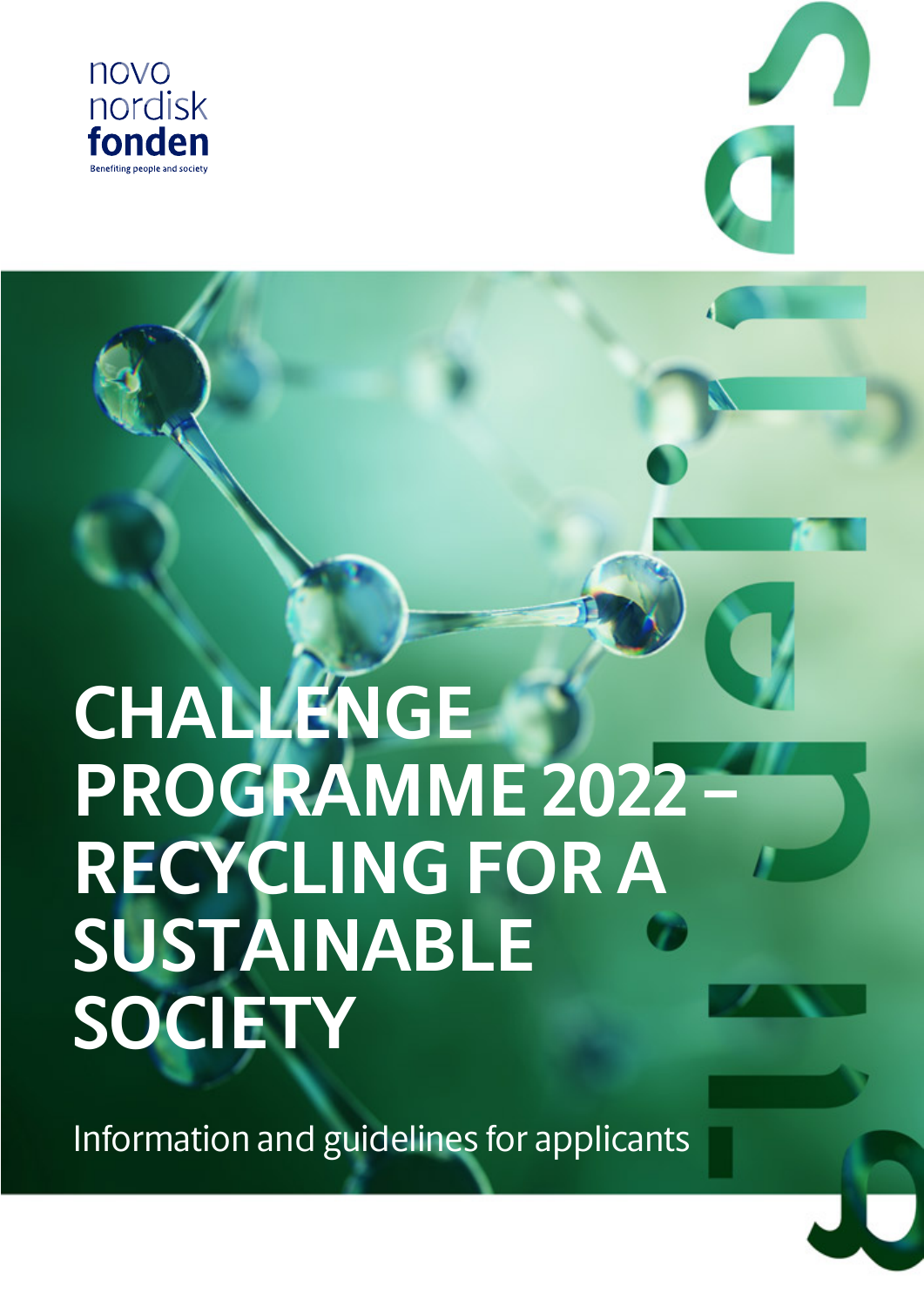# Table of contents

| 1              | <b>CHALLENGE PROGRAMME 2022 -</b>                     |  |
|----------------|-------------------------------------------------------|--|
|                |                                                       |  |
| 1.1            |                                                       |  |
| 12             |                                                       |  |
| 1 <sub>3</sub> |                                                       |  |
| 14             |                                                       |  |
| 1.5            |                                                       |  |
| 1.6            |                                                       |  |
| 1.7            |                                                       |  |
| 1.8            |                                                       |  |
| $\overline{2}$ | THE APPLICATION AND GRANT MANAGEMENT SYSTEM - NORMA 8 |  |
| 21             |                                                       |  |
| 22             |                                                       |  |
| 2.3            |                                                       |  |
| 24             |                                                       |  |
| 3              |                                                       |  |
| 3.1            |                                                       |  |
| 3.2            |                                                       |  |
| 3.3            |                                                       |  |
| 34             |                                                       |  |
| 3.5            |                                                       |  |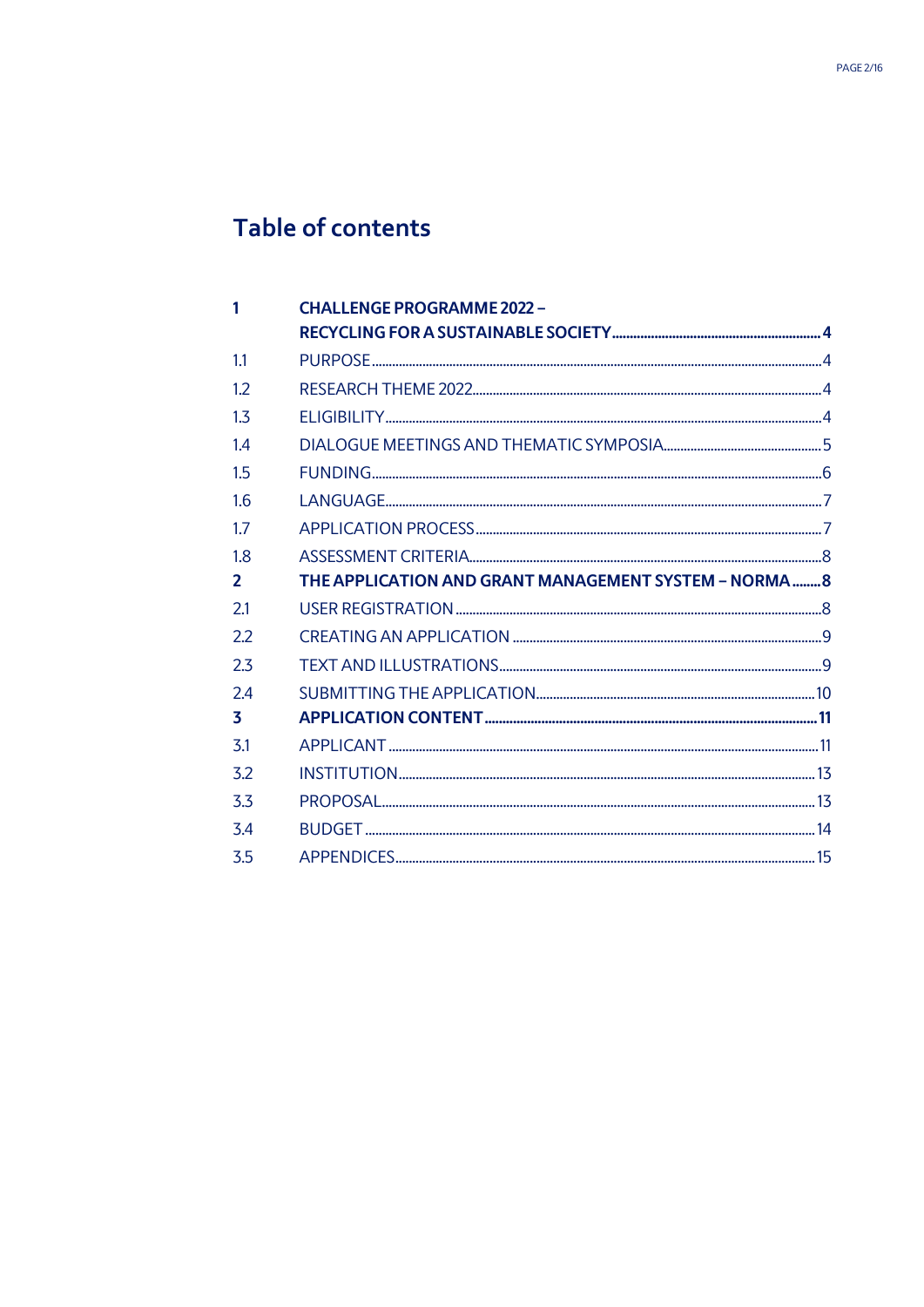# Information about the call

Grant capital: DKK 120 million

Award amount Up to approx. DKK 10 million per year for up to 6 years, for a total budget of DKK 30-60 million per grant

Application form opens: 15 June 2021

Application deadline: Stage 1: 27 October 2021, 2 pm. Stage 2: 10 February 2022, 2 pm.

Applicant notification: Stage 1: December 2021 Stage 2: June 2022

Earliest start date: 1 August 2022

Latest start date: 1 June 2023

Review committee: Applications will be evaluated by an independent, international committee of scientific experts. The committees will be posted on the Novo Nordisk Foundation website

Contact: Anastassia Khrouchtchova Scientific Manager Phone: +45 4172 7929 E-mail: akh@novo.dk

Camilla Stensgaard Andersson Grant Specialist Phone: +45 3527 6580 E-mail: csa@novo.dk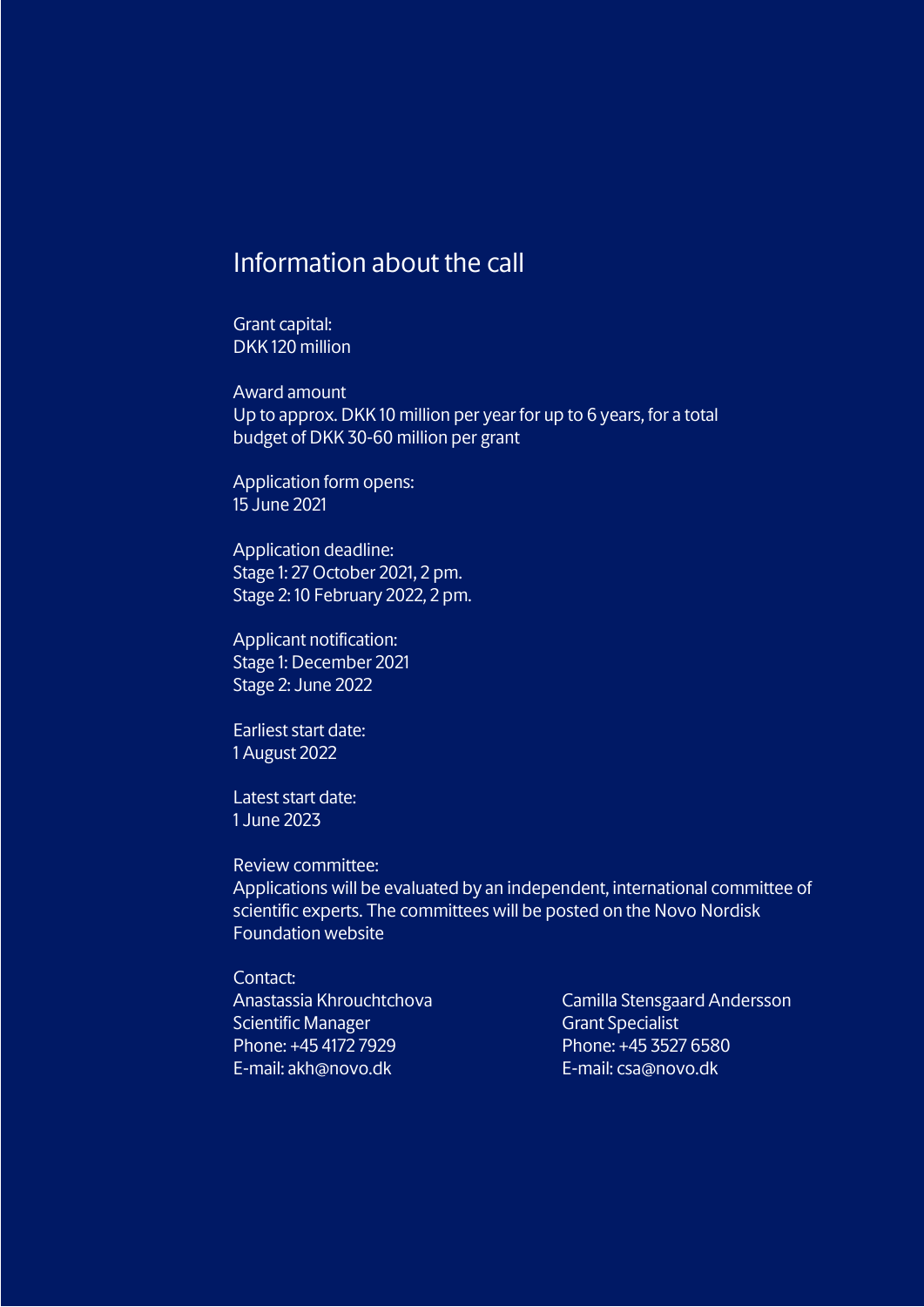# <span id="page-3-0"></span>1 CHALLENGE PROGRAMME 2022 – RECYCLING FOR A SUSTAINABLE SOCIETY

These guidelines are intended to assist you in the application process when applying for a grant from the Novo Nordisk Foundation (NNF). It is important that you carefully read these guidelines before initiating the application process, as the guidelines contain the complete call text as well as instructions regarding the completion of the application.

NNF will treat all applicant and application information confidentially. Read more about how NNF processes personal data under 'privacy & security' in the online application system, NORMA. See how to access NORMA in section 2 of these guidelines.

Furthermore, please read 'General Terms and Conditions' for grants from NNF that all Grant Recipients must comply with: [http://www.novonordiskfonden.dk/en/content/conditions](http://www.novonordiskfonden.dk/en/content/conditions-grants)-grants

## <span id="page-3-1"></span>**1.1 PURPOSE**

The purpose of the NNF Challenge Programme is to make substantial contribution to the development and strengthening of the Danish research environment, within research aimed to solve major challenges in global health, technology, and sustainability. The Challenge Programme supports excellent researchers, that will establish and collaborate in a dynamic centre structure with a unifying vision and mission. The Programme provides long-term funding to enable scientific depth and focus and facilitate synergy between the research partners.

# <span id="page-3-2"></span>**1.2 RESEARCH THEME 2022**

The programme is a strategic effort targeting specific challenges within annually selected research themes. For the 2022 application call, the Challenge Programme is seeking to support the following research theme:

### • **Recycling for a Sustainable Society**

<span id="page-3-3"></span>Linear use of resources for the production of food, chemicals, materials, energy and other goods drives depletion and pollutes the environment. Therefore, recycling of individual constituents or components present in waste or side-streams is essential to ensure sustainability and promote circular use of resources.

This Challenge Programme is aimed at research for development of new bio-inspired methods and technologies for conversion, recovery and extraction of resources and raw materials from waste, residuals and side-streams.

The research must be in-depth, preferably cross-disciplinary, and of fundamental character. The project can include all scientific disciplines but must have a clear element of biotechnology. The programme only supports methods, technologies or systems that enable continuous recycling of resources, not end-of-life applications.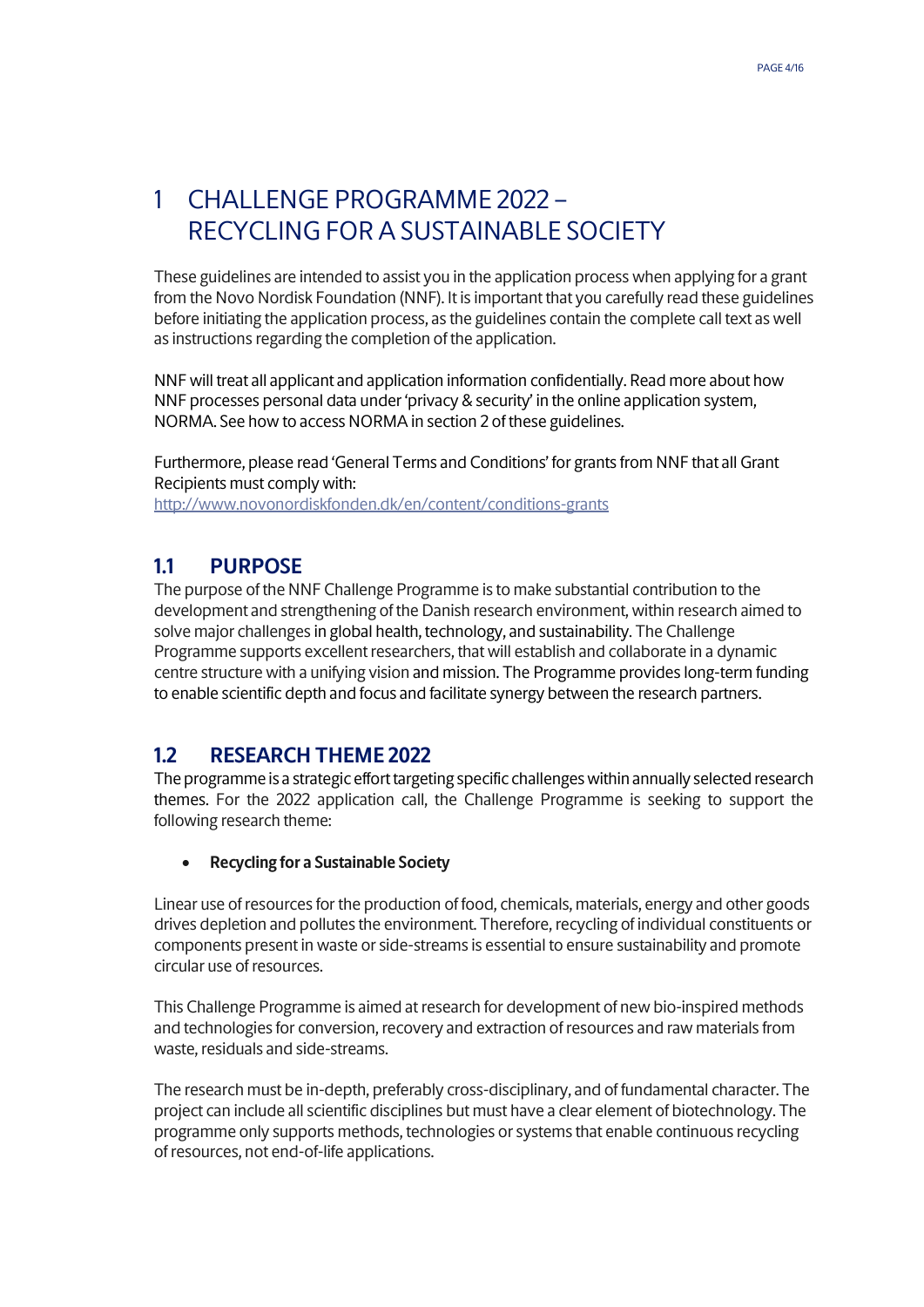Non-exclusive examples include:

- Bioconversion of polymers, e.g. plastics and textiles, supporting circular use.
- Recovery of nutrients for plant growth from waste, side-streams, soils, or water.
- Extraction of carbohydrates, lipids, proteins, or micronutrients for human consumption from waste, residuals, and side-streams.
- Extraction of building blocks and elements for chemicals and materials from waste, residuals, and side-streams.

The call does not support recycling of C1 carbon compounds or solutions aimed at feed applications.

# **1.3 ELIGIBILITY**

The Challenge Programme supports excellent research leaders from 2-4 research groups (main applicant plus 1-3 co-applicants).

The programme leader should be at least 75% employed at a Danish university, hospital or other non-profit research organization, that will be considered the host institution of the project. Levels of association of less than 75% at the Danish institution must be justified.

The research institutions of the co-applicants can be located in Denmark or abroad. The coapplicants should contribute significantly to the advancement of the project and should receive part of the funding.

Industry collaboration is possible; however, funding cannot be awarded to the industrial partner(s).

#### **General rules for applications:**

- a. Being the recipient of another Novo Nordisk Foundation research grant does not preclude receiving a Challenge Programme grant.
- b. Holders of an active Challenge Programme grant may apply for a new Challenge Programme grant during the final year of the grant; however, a new grant cannot be activated until the existing grant is completed and no longer active.
- c. Please refer to our general terms and conditions [\(https://novonordiskfonden.dk/en/conditions](https://novonordiskfonden.dk/en/conditions-for-grants/)-for-grants/) for further information that apply when applying for/receiving a grant from NNF.

# <span id="page-4-0"></span>**1.4 DIALOGUE MEETINGS AND THEMATIC SYMPOSIA**

To follow the progress of the individual Challenge research programmes, the Foundation will hold dialogue meetings with grant recipients every second year. Grant recipients will receive information regarding the timeline and format of these meetings.

To facilitate network building and knowledge-sharing, the grant recipients within each theme are expected, together, to facilitate two thematic symposia during the grant period. The Foundation will provide a separate budget and cover the costs of the symposia.

**Please note:** These symposia **should not** be included in the application budget.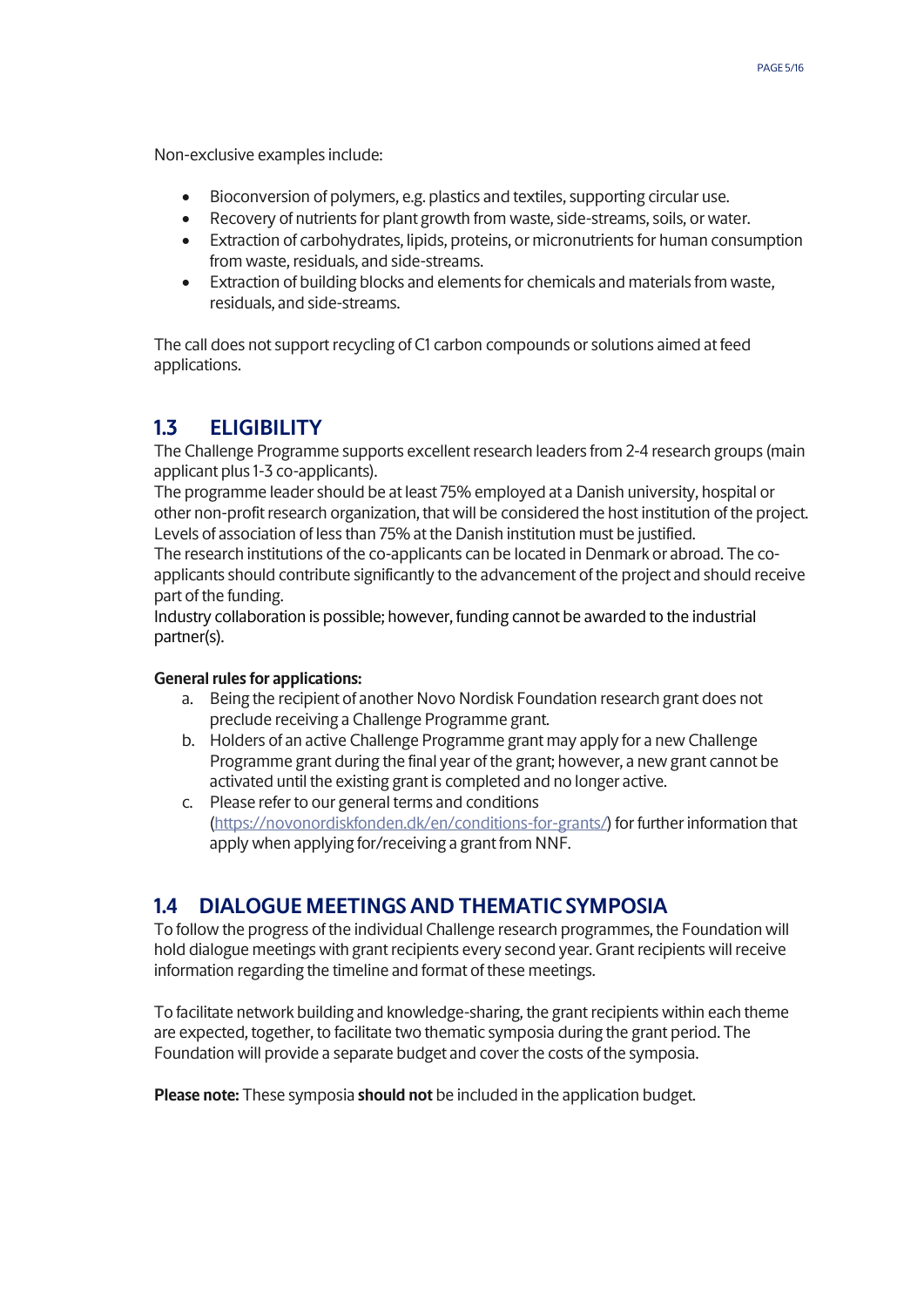# <span id="page-5-0"></span>**1.5 FUNDING**

A total of up to DKK 120 million is available for grants between DKK 30 million and DKK 60 million for projects running for up to 6 years.

The grant cannot be used to cover the salary of the main applicant or the co-applicant(s).

Applicants may apply for funding for the following types of expenses:

- Salary for research and technical assistance, including laboratory administrators, postdoctoral researchers and Ph.D. students (including tuition fee up to DKK 80,000 per year per student, which must be specified in the budget).
- Salary for project manager or project coordinator.
- Direct project costs, including materials, consumables, data management, and purchase of services.
- Equipment provided it is essential for the proposed project and its use after completion of the project can be clearly justified. NB: Equipment purchased at expenses above DKK 100,000, should be located at the host institution both during and after the project period. Applicants can request to place the equipment at the co-applicant's premises, but it must be addressed and justified in the application.
- Infrastructure required for the project. Infrastructure funded by the grant must be located at the host institution both during and after the project period. Free/excess capacity for the infrastructure must be made available to the wider research community.
- Scientific publications related to the project.
- Expenses for workshops, meetings, exchange, seminars, and other efforts directed at ensuring fruitful collaboration between the partners of the programme.
- Travelling, accommodation and registration for scientific conferences.
- Bench fee: Support for individual researchers for the coverage of direct expenses needed to conduct the research project applied for (must be specified in the budget). Bench fees may only be used for operating expenses, lab consumables, and access to lab space and facilities, that cannot be included within another individual budget category. To include a bench fee in the budget, the fee must be part of the general expenses policy of the institute/institution and apply to all employees for which the policy concerns.
- Administrative support may account for a maximum of 5% of the total budget and must be included therein.

#### **The administrative support:**

- can cover expenses such as for accounting, payment of salaries, purchasing, hiring, as well as auditing and financial reporting on the project
- cannot cover administrative expenses that are not directly related to the project
- can via the host institution be shared between the institutions of the main- and coapplicant(s), as defined in the application budget
- is not automatically included in the grant, and must be stated/applied for in the application budget, but should not be specified in detail

#### **The Novo Nordisk Foundation does not allow double funding of projects.**

- If the applicant has received funding for the proposed project from other sources, or parts of it, it **must be** accounted for in the budget, as no budgetary overlaps are allowed.
- If an identical or overlapping project proposal has been submitted to other funding institutions than the Novo Nordisk Foundation, it **must be** stated in the application.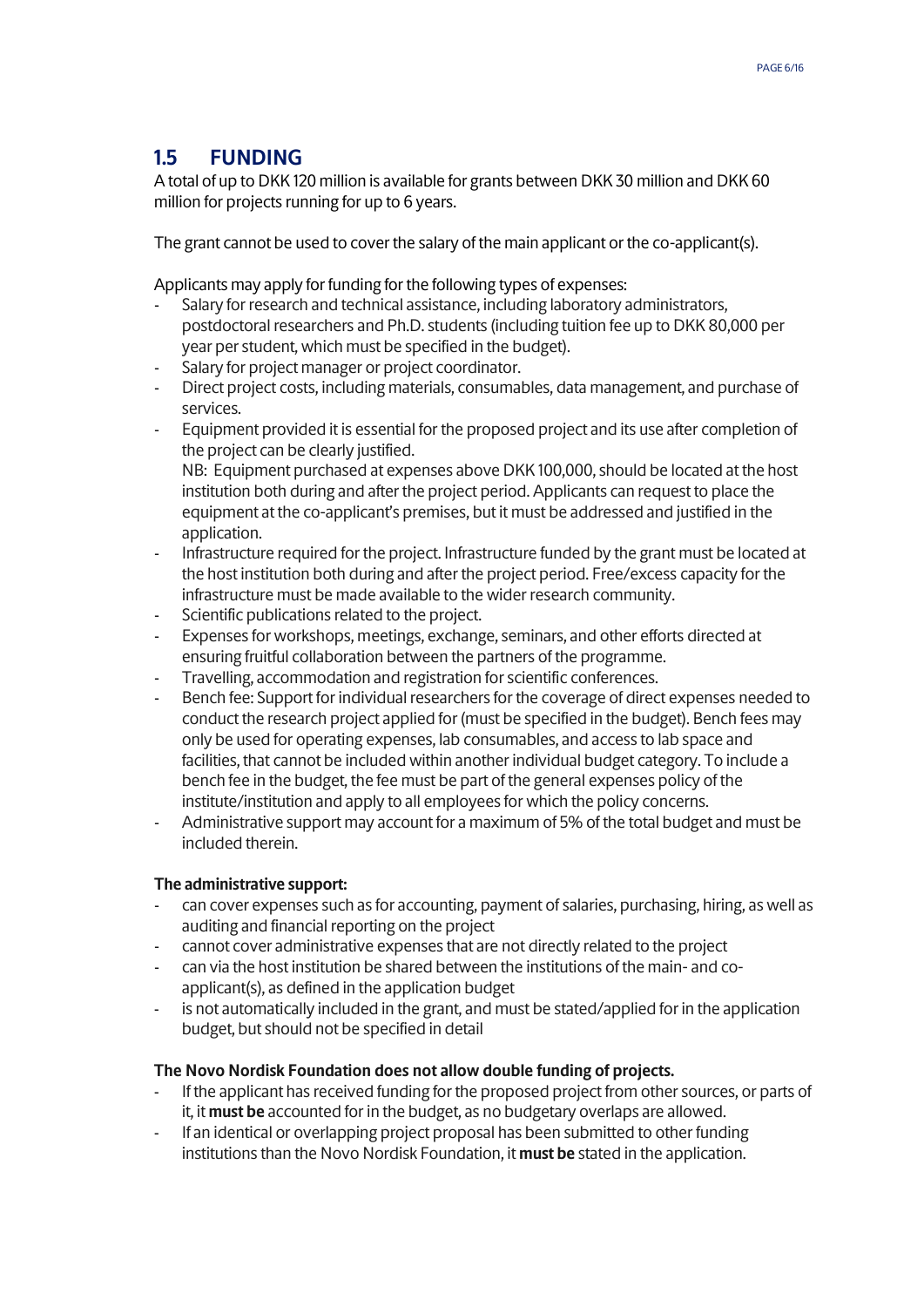If the applicant, post application submission, receives funding for the project or parts of the applied project from others, the Novo Nordisk Foundation **must be** contacted immediately.

#### **NNF will not award funding for:**

- commercial activities
- overhead

The grant may not be used to cover 'overhead' (i.e. rent, electricity, water, maintenance etc.)

# <span id="page-6-0"></span>**1.6 LANGUAGE**

<span id="page-6-1"></span>The application and any additional uploads must be written in English.

# **1.7 APPLICATION PROCESS**

The application process consists of two stages. The **Stage 1** submission is a short expression of interest and does not contain a detailed budget. A number of shortlisted applicants will be invited to **Stage 2**, in which the invited applicants should submit a comprehensive application. As part of the Stage 2 evaluation, the main applicant will be invited to the Novo Nordisk Foundation to present and discuss their proposed research projects with the review committee.



The application must be completed and submitted using NNF's online application and grant management system, NORMA, which can be accessed from: [https://norma.novonordiskfonden.dk](https://norma.novonordiskfonden.dk/)

Further information on how to access and navigate in NORMA can be found in chapter 2. **Please see section 3 for detailed information on expected content and format of the application.**

When all applications have been assessed, applicants will be notified about whether or not they have been awarded a grant. The notification e-mail will be sent from [noreply@norma.novonordiskfonden.dk](mailto:noreply@norma.novonordiskfonden.dk) to the e-mail address entered on initial registration.



NNF does not provide feedback in case an application is not selected for funding.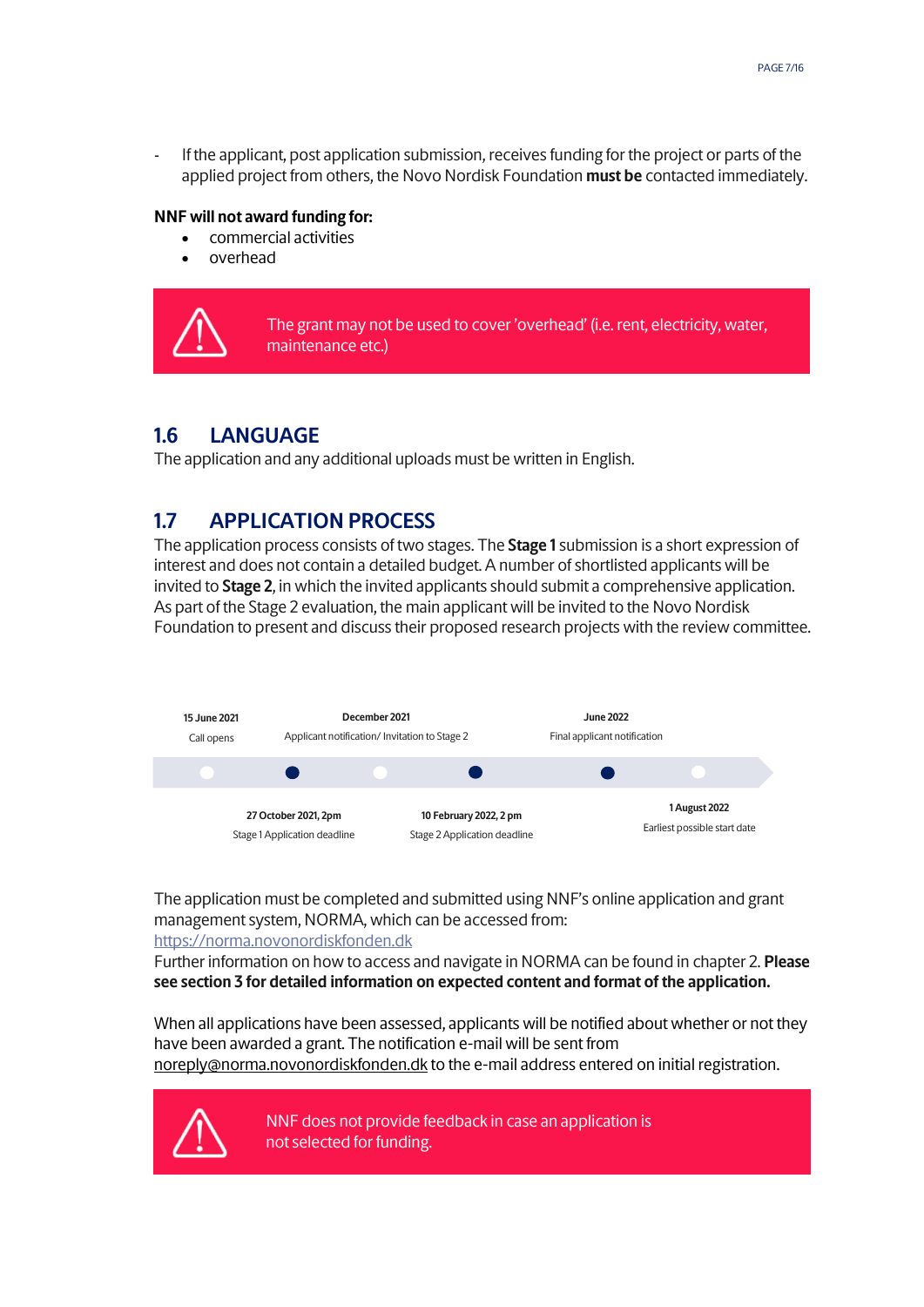# <span id="page-7-0"></span>**1.8 ASSESSMENT CRITERIA**

Applications will be evaluated by an independent, international committee of scientific experts. The selection of the successful Challenge Programme applicants will be based on the following criteria:

- scientific excellence, originality and potential impact.
- feasibility of the project and suitability of the proposed centre setup.
- the leadership qualifications of the main applicant, and
- the financial situation and prior obligations of the applicants, in case it can compromise the dedication to, and quality of, the proposed work.

If you have an active grant from NNF, this may be taken into consideration in the evaluation of your application for a new grant. In general, it is recommended that the Grant Recipient has delivered results on the active grant(s) before submission of a new application to NNF. If you apply, while having an active grant from NNF, you must describe how the project you propose in this application is different from and/or coherent with the project(s) already funded and briefly describe the progress of the already funded project(s).

# <span id="page-7-1"></span>2 THE APPLICATION AND GRANT MANAGEMENT SYSTEM – NORMA

Sections 2 and 3 provide guidance on completing and submitting an application through NNF's online application and grant management system NORMA. Section 2 contains general technical information, while section 3 contains information specific to the individual call. All the fields of the application form must be completed in accordance with these guidelines and the instructions in NORMA.

# <span id="page-7-2"></span>**2.1 USER REGISTRATION**

NORMA can be accessed through links on NNF's website or directly at: [https://norma.novonordiskfonden.dk](https://norma.novonordiskfonden.dk/)

Before you begin, please read the instructions on the login page.

If you do not have a user profile in NORMA, you can register by clicking on REGISTER AS APPLICANT. You will be asked to fill in a contact form, which will appear in a new window. The main applicant should only have one user profile. Use your work e-mail address for registration. After the registration, you will receive an e-mail with your user name and password. You can now log in to NORMA. When you log in for the first time, you will be asked to change your password.

Applicants who have previously applied for a grant from NNF or have an active grant may already have a user profile in NORMA. If you are in doubt, an existing user profile can be retrieved by clicking FORGOT PASSWORD and entering an e-mail address. If you have a user profile in the system, you will receive an e-mail with login information and a new password within 5–10 minutes.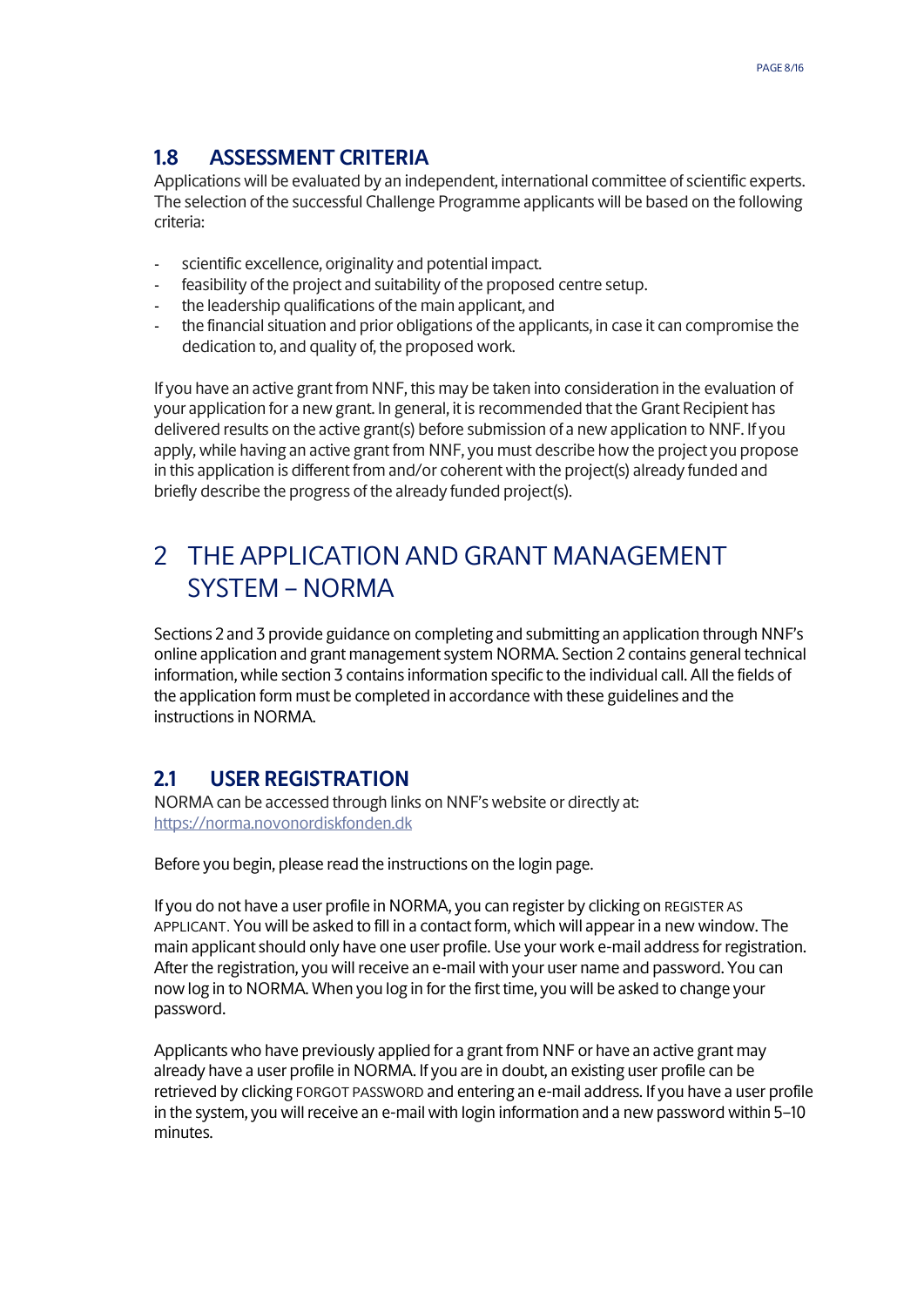A registered user who submits an application is legally responsible for the truthfulness of the content of the application.

If you experience technical problems, please contact NORMA Support[: norma](mailto:norma-support@novo.dk)[support@novo.dk.](mailto:norma-support@novo.dk)



An applicant cannot change the e-mail address provided at registration. Please contact NORMA Support if you need to change your e-mail address.

# <span id="page-8-0"></span>**2.2 CREATING AN APPLICATION**

To initiate a new application, you first need to identify the call and grant you wish to apply for. From the Applicant portal in NORMA, scroll down to the OPEN CALLS section, where all currently available calls are visible. Use the search filters at the top of the section to filter by e.g. overall funding area or geography.

Initiate an application by clicking the blue APPLY NOW button. Your draft application is then created and will remain a draft version until you actively submit the application.

You can create and subsequently edit a draft version of the application until the deadline. A draft application can be saved by clicking SAVE DRAFT and may be cancelled at any time up to the deadline by clicking the button CANCEL APPLICATION. An application is not submitted to NNF until an applicant has clicked SUBMIT.

The application comprises tabbed sheets that need to be completed but not necessarily in chronological order. Fields marked with a red star (\*) are obligatory to fill in.

You can review the application at any time by clicking OPEN under MY APPLICATIONS on the Applicant Portal in NORMA. The whole application, including any currently entered data, can be downloaded as a PDF file by clicking on APPLICATION PDF. Make sure the PDF is readable and formatted appropriately before submitting your application.

# <span id="page-8-1"></span>**2.3 TEXT AND ILLUSTRATIONS**

#### **FILLING IN THE FIELDS**

For all applications, the individual fields must be completed in accordance with these guidelines and the instructions supplied in NORMA.



To prevent loss of data, it is essential to press SAVE DRAFT before you leave NORMA or navigate in the system.

**APPLICATION TEXTS**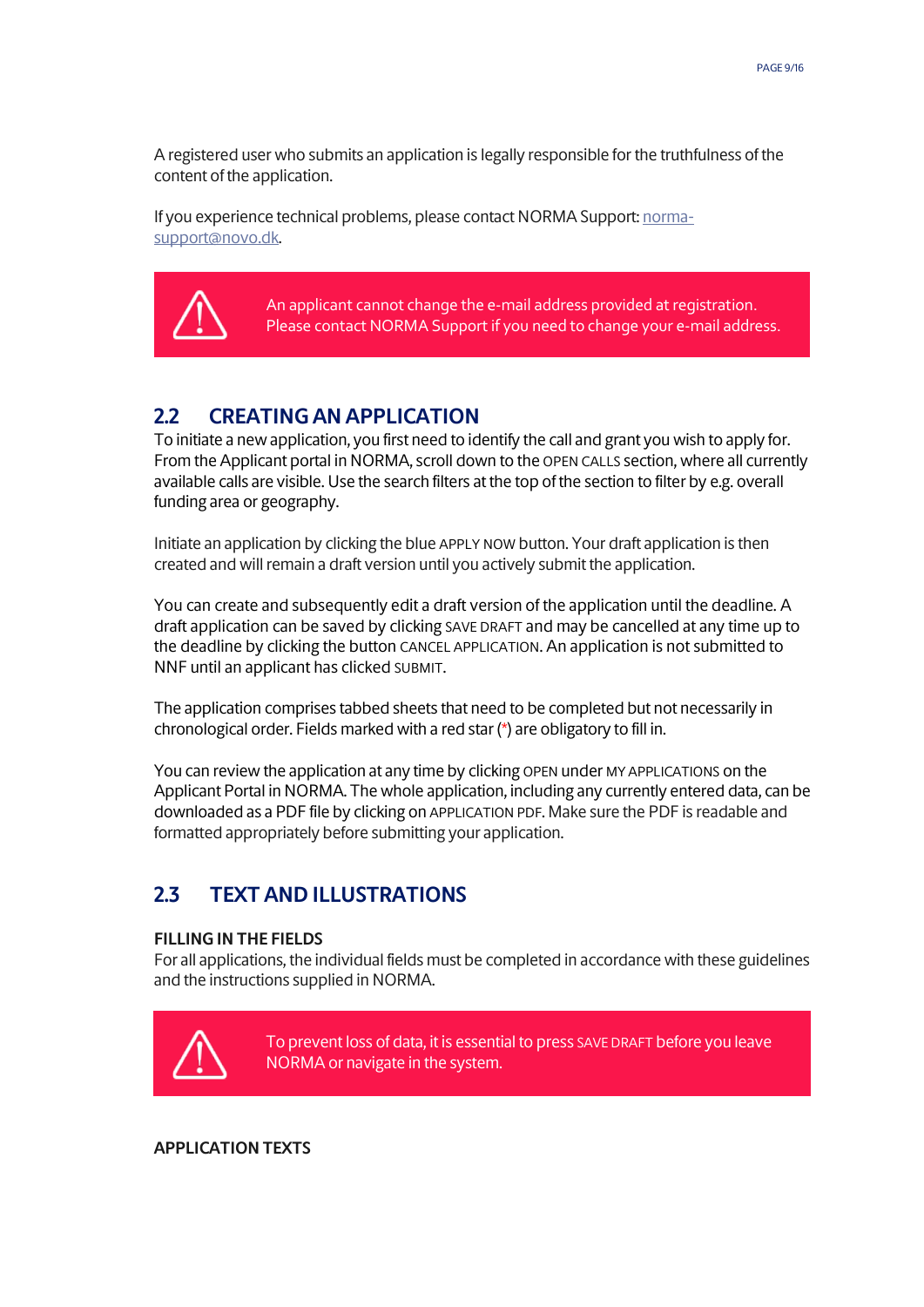Text from Word, for example, can be copied and pasted into most text fields of the application. It is, however, important to check that formatting, special letters and symbols have not been converted or lost in the text fields after copying and pasting. If the formatting looks wrong in NORMA and in the PDF, you can try to change all text to "Normal" under the tab FORMAT.

The available functions for formatting text are at the top of the text fields. Some shorter text fields do not have the option to format.



For readability purposes, standard fonts, font size 11-12, and line spacing between 1.0 and 1.5 must be used.

#### **ILLUSTRATIONS**

Illustrations with figures, charts, tables, images etc. related to the project description can be uploaded under PROPOSAL (a maximum of four illustrations are allowed). Include the illustration number and a legend or caption for each illustration file when uploading. The illustrations will be integrated in the final application PDF.

<span id="page-9-0"></span>The following file formats for illustrations are accepted in the system: JPG, JPEG, PNG and BMP. The maximum accepted size for each illustration is 1050\*1650 pixels.

## **2.4 SUBMITTING THE APPLICATION**

The application in its entirety must be submitted electronically via the application system by clicking SUBMIT. It is not possible to submit an application or any part of it by standard mail or email. Any material submitted outside the application system will not be included in the evaluation and will not be returned.

All applicants must read and accept NNF's Standards for Good Research Practice before submitting the application. A link can be found under "Policies" in the top right corner of the window. Further, the applicant must declare that the information provided in the application is true and accurate.

An application cannot be submitted unless all the required fields have been completed. Fields in the application that are incorrectly completed or incomplete will be listed in a box at the top of the screen. Clicking on each individual line marked in red takes you directly to the incomplete field. The box will disappear when you select SAVE DRAFT. This allows you to continue with the application and submission.



A list of any incorrect or incomplete entries will be autogenerated when you click SUBMIT. Amending incorrect or incomplete entries can be timeconsuming, so we recommend submitting applications well before the deadline.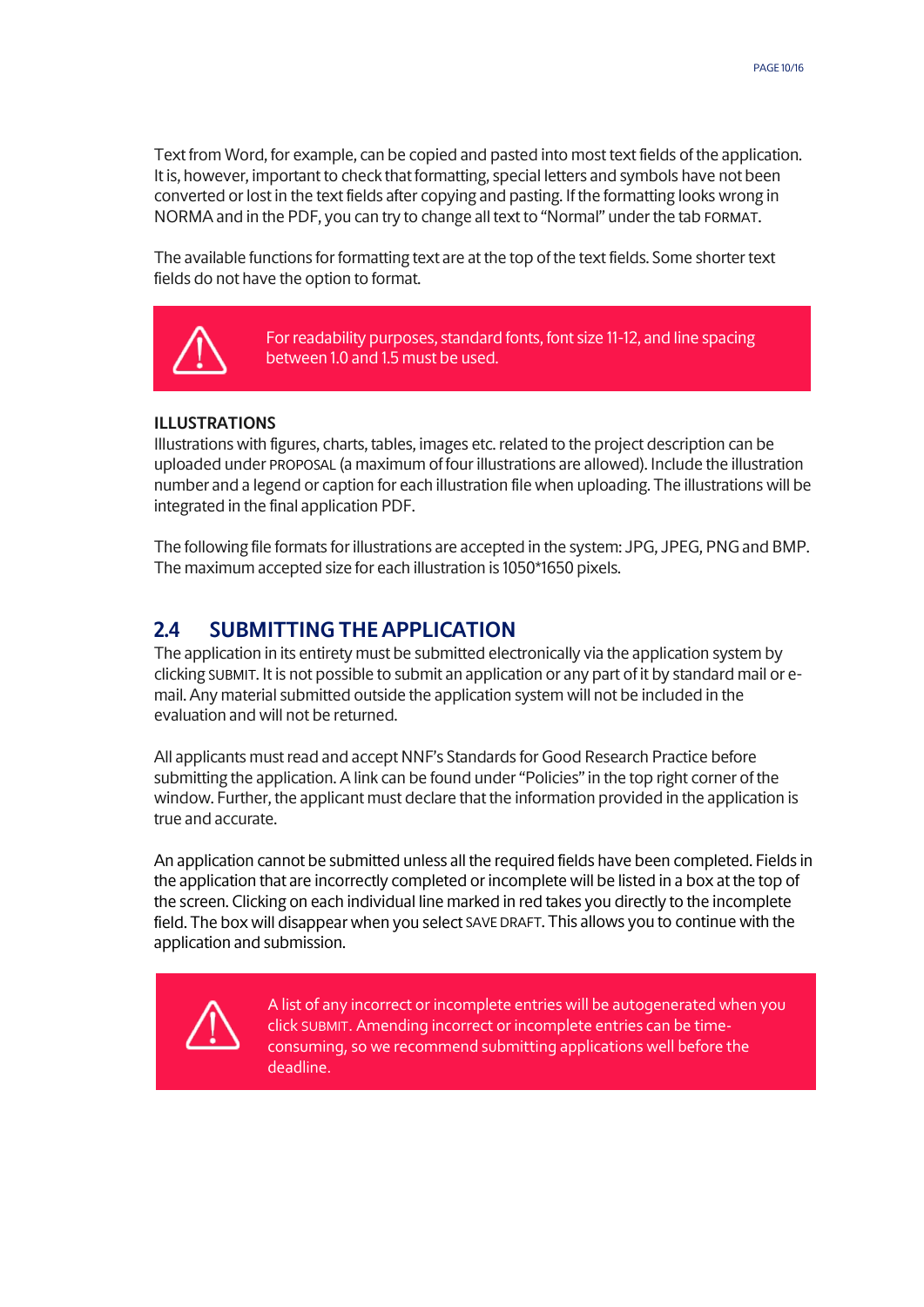If you wish to modify a submitted application before the deadline, it is possible to reopen the application. Be aware that the application must be resubmitted before the deadline. Applications cannot be modified after the submission deadline.

Once the application has been submitted, a confirmation of receipt will be sent to the e-mail address used for logging into the system. If you do not receive a confirmation of receipt (please check your spam folder), you should contact NNF as soon as possible using the contact details on page 3.

If you wish to withdraw a submitted application after the deadline, you must contact NNF via email, using the contact information on page 3.



Please remember to check that the PDF version of the application is legible and contains all entered information and uploads before submitting the application.

# <span id="page-10-0"></span>3 APPLICATION CONTENT

<span id="page-10-1"></span>This section provides guidelines on the content required in the sections of the online application form for this call.

# **3.1 APPLICANT**

The applicant tab contains various sections with information about the main applicant as well as any co-applicants:

- Personal information
- Educational information
- Current institution
- Experience
- Co-applicant(s)
- Previous and Current Grants from NNF

#### **MAIN APPLICANT**

**CV for main applicant:** can be a maximum of 4,000 characters (including spaces, line breaks and special characters). Please include in your CV a short bibliographic overview summarizing total number of peer-reviewed publications, number of first authorships, number of corresponding authorships, number of citations, and h-index.

**Publications list** (for main applicant). Can be a maximum of 5,000 characters (including spaces, line breaks and special characters). Please only include the 10 most relevant publications for evaluating your merits. Include a complete specification of all authors for each publication with your own name highlighted. Applicants are strongly encouraged to provide a full list of publications in ORCID.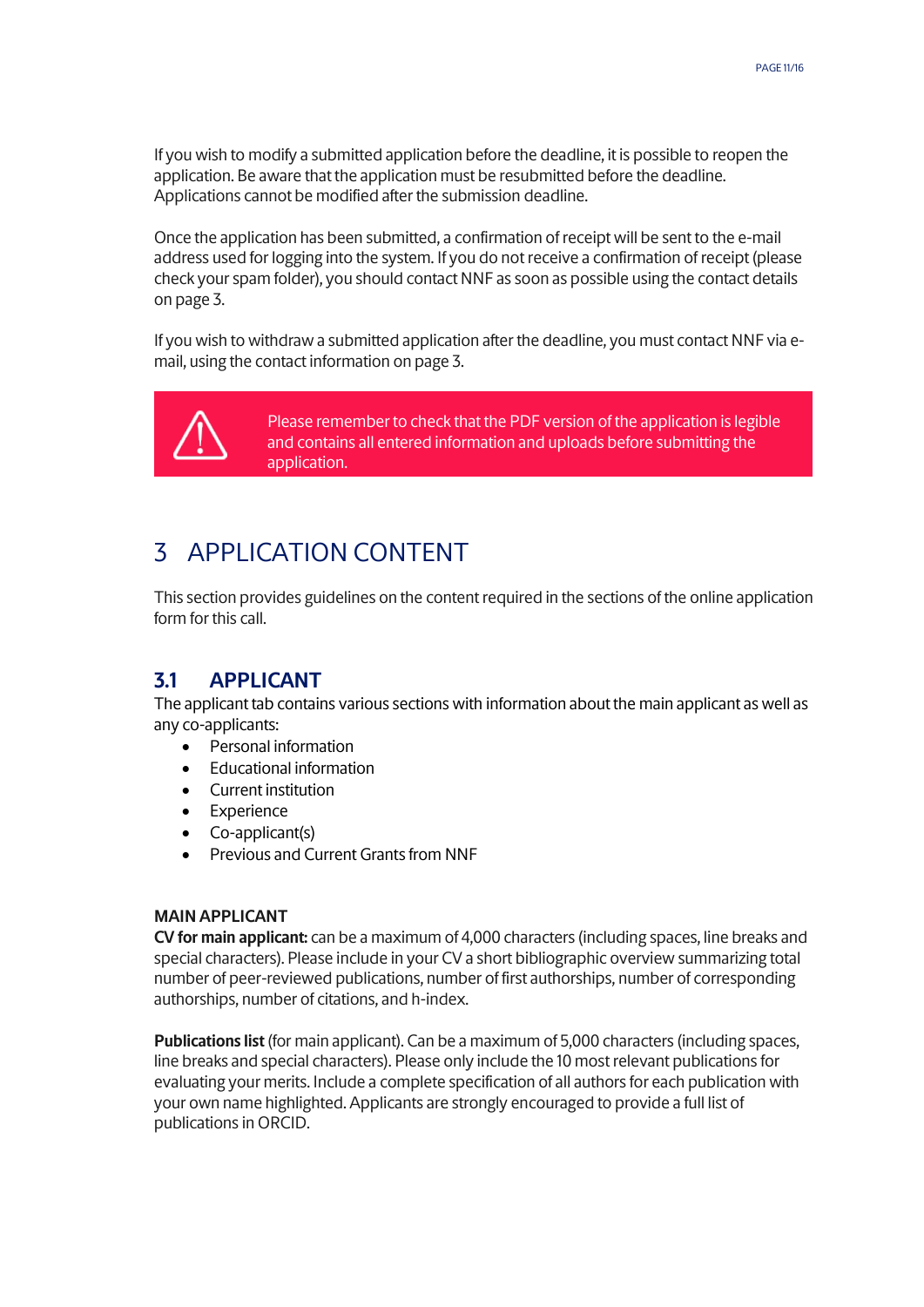**Supplementary Information** (under Applicant Information). This field can be utilized to describe special circumstances regarding your application that the evaluation committee should be aware of, e.g. current terms of employment. Please do not include any personal information of a sensitive nature, e.g. illnesses, family conditions etc.

#### **PREVIOUS AND CURRENT GRANTS FROM NNF**

If you have previously submitted other applications in the same calendar year, summarize how these applications are related to the current application.

If you have received any grants from NNF as an applicant or a co-applicant within the past five years, you must provide the application number, project title, grant period (in years), grant amount and the percentage share of the grant (100% if there is no co-applicant). Briefly summarize how any of the grants are related to the current application.

#### **CO-APPLICANT(S)**

For this call, a number of co-applicants is required for the application. Co-applicant(s) participate actively in organizing and implementing the project and receive a share of the grant. **The project description should clearly describe the role of any co-applicant(s), and the budget should clearly indicate the co-applicants' share of the total budget.** Co-applicant(s) must be invited through NORMA and subsequently confirm their status as co-applicants in the application.

- Go to the INVITATIONS link in the blue field on the left.
- Click the + symbol and enter the name and e-mail address of the co-applicant.
- Select CO-APPLICANT under ROLE in the drop-down menu.
- Click INVITE.
- Co-applicants will be contacted automatically through NORMA and asked to confirm their status as co-applicants.

When the co-applicant accepts his or her status as co-applicant, additional fields will appear in the application. The CO-APPLICANT field includes information about co-applicant(s), including previous grants received from NNF. A short CV (maximum two pages) or an endorsement from the institution for each co-applicant can also be uploaded as a PDF file by clicking on CO-APPLICANT UPLOAD(S).

Either the co-applicant or the main applicant must complete the CO-APPLICANT field. Only one person can edit the application at a time.

If the co-applicant has confirmed participation but the information has not been entered in the CO-APPLICANT field, NORMA will not include the co-applicant as part of the application. The main applicant must therefore check that the information about any coapplicant(s) is included in the application before submitting it.

If co-applicants are mandatory, the application cannot be submitted before the required number of co-applicants have accepted. Similarly, if the number of co-applicants exceeds the maximum number allowed, the application cannot be submitted.

Please start the process of inviting co-applicants well in advance of the submission deadline.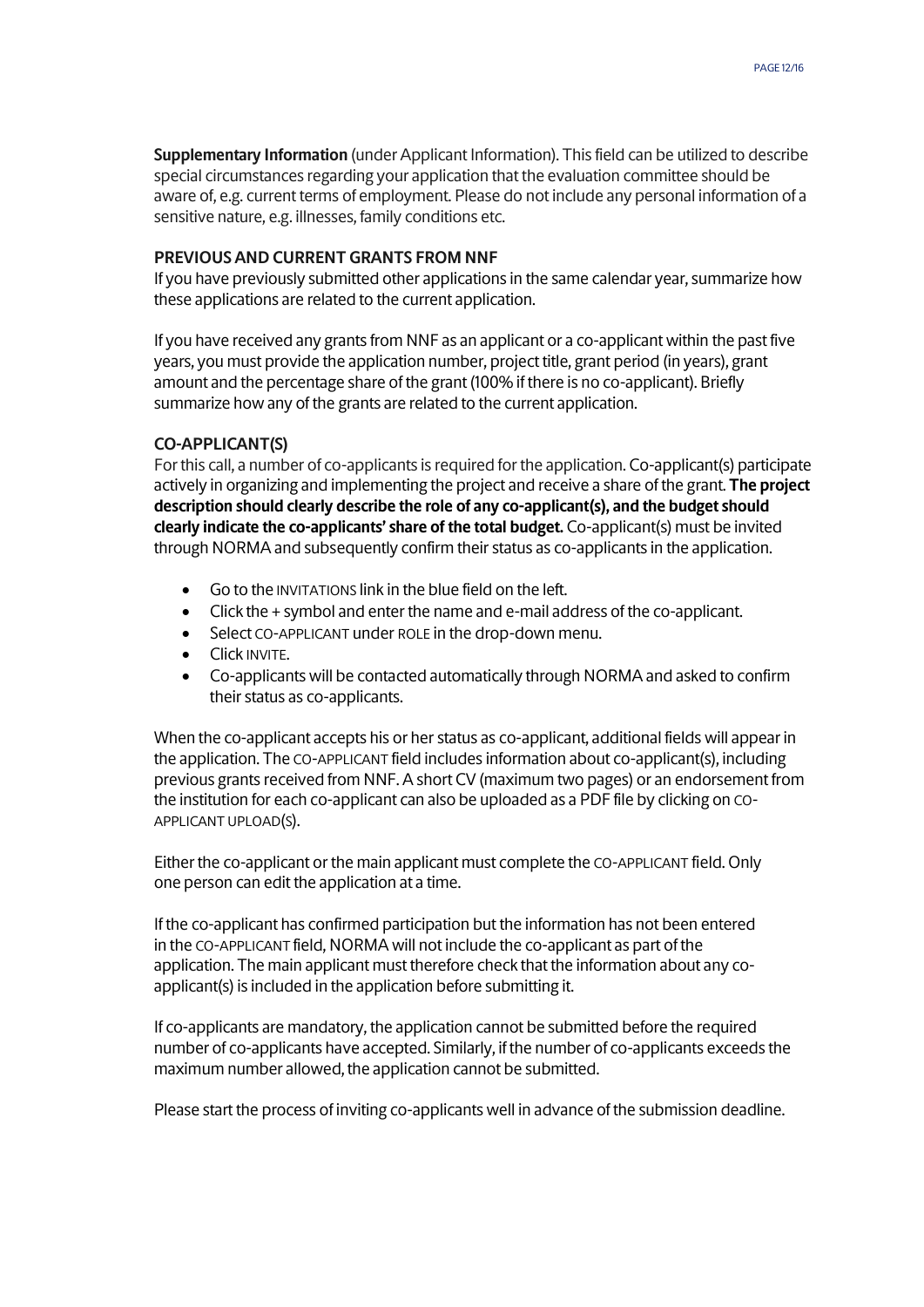

Please note that co-applicants can read, edit and upload information in the entire application but cannot submit the application.

# <span id="page-12-0"></span>**3.2 INSTITUTION**

Please provide information about the institution where the grant will be administrated. This institution is where you will be employed during the grant period and the institution which will be responsible for budgeting, accounting and staff supported by the grant.



Registering a new administrating institution in NORMA can take up two working days. The application can be edited but cannot be submitted before this information is registered. We therefore recommend that you register an administrating institution in good time.

## <span id="page-12-1"></span>**3.3 PROPOSAL**

Describe the project using the following fields on the PROPOSAL tab:

#### **PROJECT TITLE**

Please provide a short title for the project (maximum 150 characters, including spaces).

#### **BRIEF PROJECT DESCRIPTION**

Please provide a brief stand-alone summary of the project describing its purpose, target group and activities (maximum 2000 characters, including spaces).

#### **PROJECT DESCRIPTION**

The **Stage 1** project description must include the following elements (a maximum of 10,000 characters, including spaces):

- The proposed research, including its relevance for the theme and hypotheses to be addressed.
- The project's originality, ambition, and expected outcome.
- An organizational outline of the centre, and how this setting is foreseen to be particularly well suited to address the proposed challenge.
- The roles of the participating applicants and their research groups.

The **Stage 2** project description must include the following elements (a maximum of 30,000 characters, including spaces):

- an extensive, detailed research proposal, including descriptions of work packages, theoretical/experimental approaches and methodologies (existing or developing).
- a description of the involved research groups and their roles and plans for national and international research collaboration and partnerships.
- plans for ensuring the establishment of a learning environment able to foster the next generation of outstanding researchers.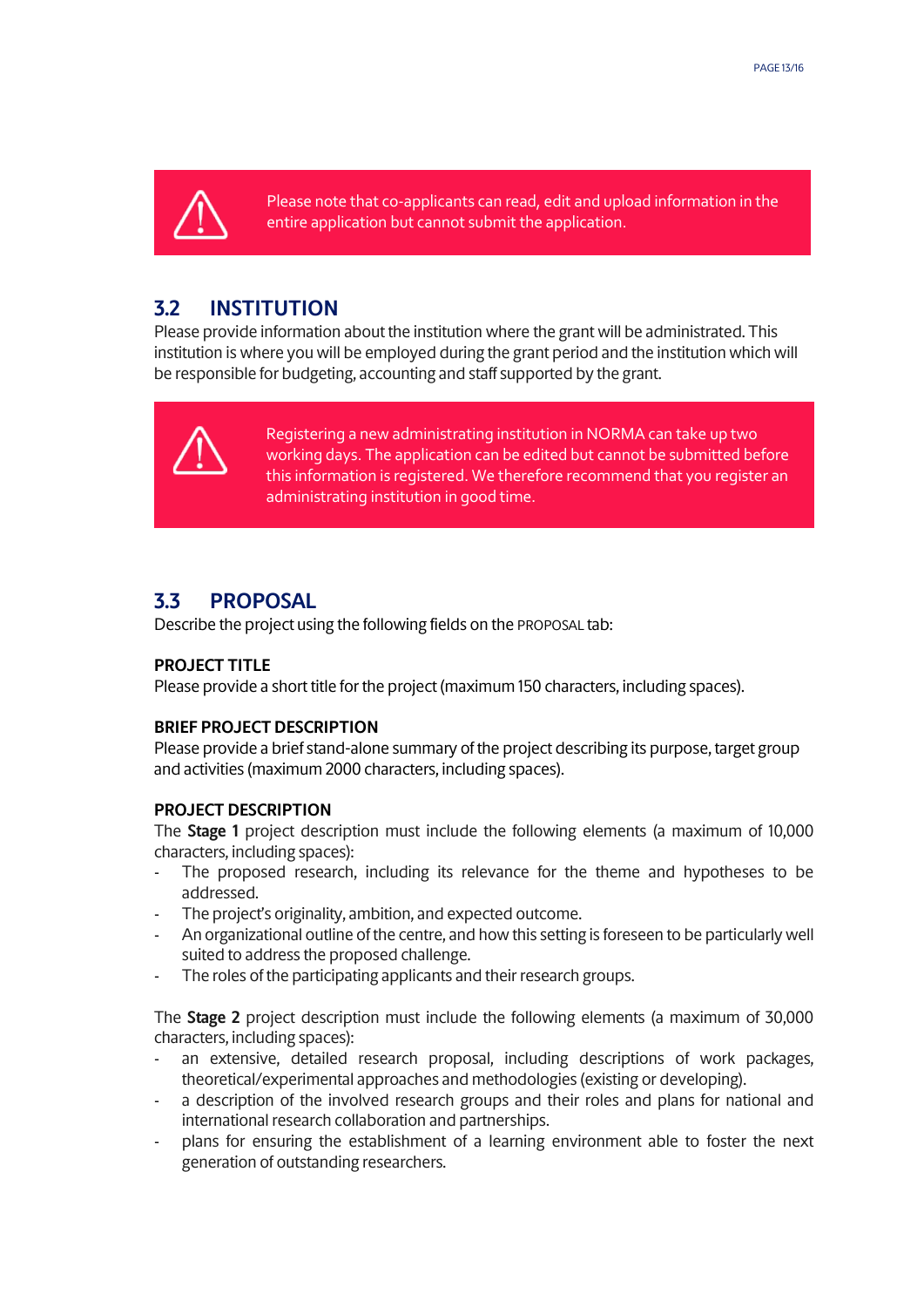a detailed account of the proposed governance and organizational structure of the centre.

Abbreviations should be defined at the first use, and preferably a list of abbreviations should be included in the project description.

#### **ILLUSTRATION UPLOADS**

A maximum of four illustrations of 50 MB each can be uploaded to the project description for the Stage 1 and Stage 2 applications. Accepted formats are .jpg, .png, .gif, .bmp.

#### **LITERATURE REFERENCES**

Please provide the reference information for the literature cited in the project description (maximum 4000 characters, including spaces).

#### **LAY PROJECT DESCRIPTION**

Please provide a brief summary for non-experts in lay language. If the application is awarded a grant, the text may be used for publication (maximum 1000 characters, including spaces).



Please note that the application should address all the assessment criteria listed in subsection 1.7.

# <span id="page-13-0"></span>**3.4 BUDGET**

A detailed budget is **not** required for **Stage 1** applications. However, please indicate the approximate total requested amount, the total additional contributions and the total project cost in the Norma system.

A detailed budget is required for **Stage 2** applications, that should clearly indicate the coapplicants share of the total budget.

The budget only comprises the information entered in the BUDGET tab. Additional budget information attached under UPLOADS or added under other tabs than BUDGET will not be considered. The budget must be entered in budget years following the grant period and not calendar years.

#### **GRANT PERIOD**

Before you can fill in the budget template, start by entering the start and end dates for the grant. NORMA then generates a grant period in whole years, which is reflected in the budget template. The grant period is the duration of NNF's grant for the project.

Complete the budget as follows:

- Click on the blue OPEN/EDIT icon to open a budget in a pop-up window.
- Click the + key to add budget rows.
- Select one of the budget headings, enter an amount under VALUE (DKK) and specify what the amount is for under DESCRIPTION.
- All amounts must be stated in Danish kroner (DKK) without decimal points, commas or spaces. NORMA automatically inserts the thousands separator.
- Save and close the budget spreadsheet by clicking SAVE and CLOSE (in that order) and then return to the BUDGET tab.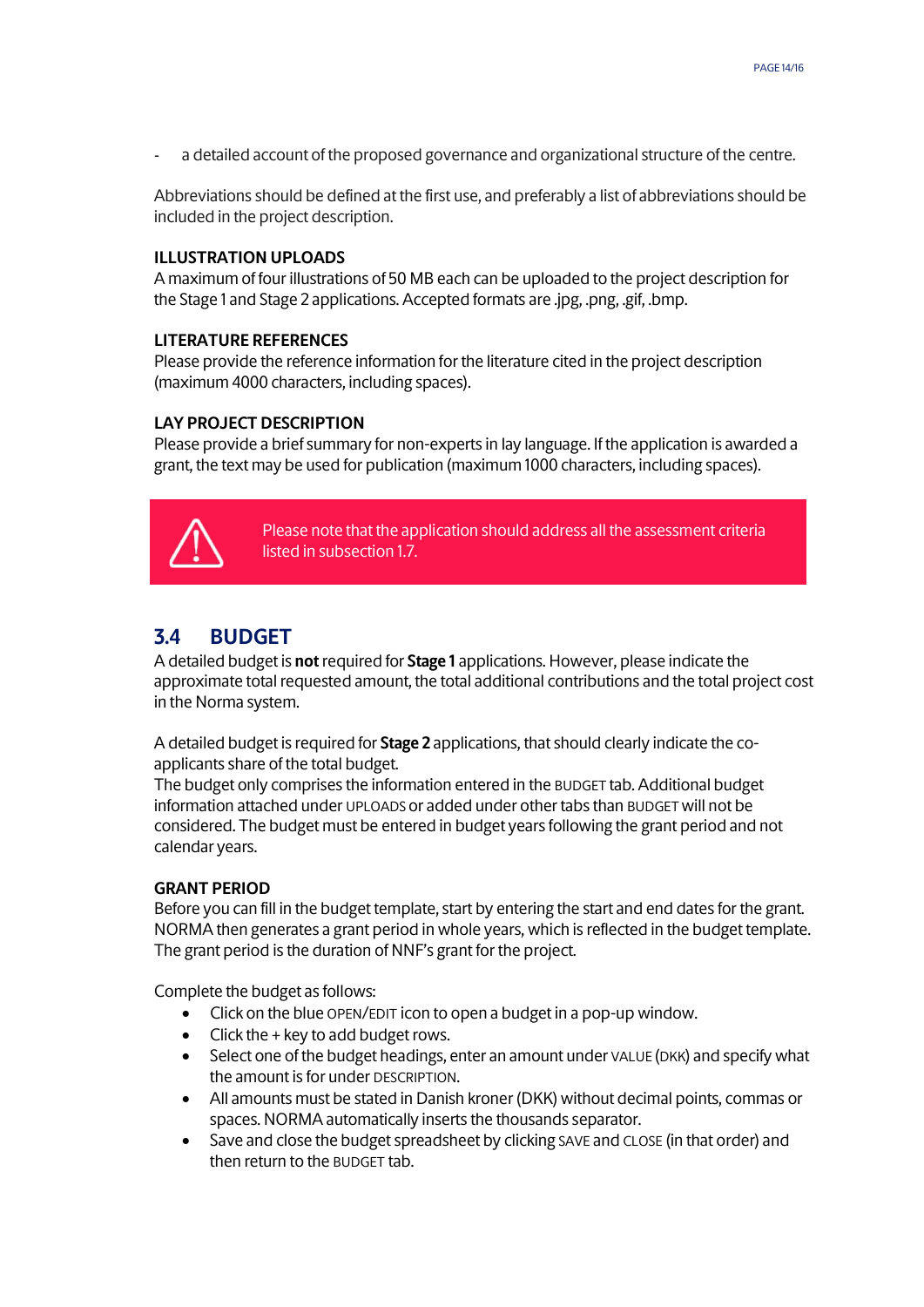**Important**: If you make any changes to the grant period after filling out the budget, you must clear the budget table before making the change to the grant period.

Any comments about the budget can be entered in the SUPPLEMENTARY INFORMATION field.

Funding, both received and applied for, from the applicant's own organisation and from other sources should be entered under ADDITIONAL CONTRIBUTIONS FOR THE PROJECT. The amount entered should be the total sum for the entire grant period. The NNF does not allow double funding and there can be no budgetary overlaps between projects. The INFORMATION FOR ADDITIONAL CONTRIBUTIONS field must clearly describe what the additional contributions cover and how the project proposed in this application is different from the project already funded or applied for from other parties than NNF. If the applicant, after submitting the application, receives funding for the project or parts of the applied project from others, the NNF must be contacted as soon as possible.

**IMPORTANT!** The way in which the budget is set up influences any later financial reporting to NNF. Please note that the financial accounts must have the same headings as the budget posts in the application.



Applicants may only apply for the types of expenses listed in subsection 1.4.

## <span id="page-14-0"></span>**3.5 APPENDICES**

#### **Mandatory uploads – only for Stage 2**

- Signed letters of commitment from each of the co-applicants, stating their contribution to advancing the project and their commitment to their share in the grant (*Support letter*). Note: this is a letter from the co-applicant; not the co-applicant's institution.
- Signed letter of commitment from the Danish host institution, taking responsibility to hosting the project as well as administrating the grant (*Hosting letter*).

Please do not attach other appendices such as recommendations, support letters from collaborators, etc.

**All uploads must be in PDF format.** NORMA automatically places these uploads at the end of the application. Please respect the page limitation and the upload requirements stated in the call.Uploads in excess of these limits may not be considered for evaluation.

June 2021